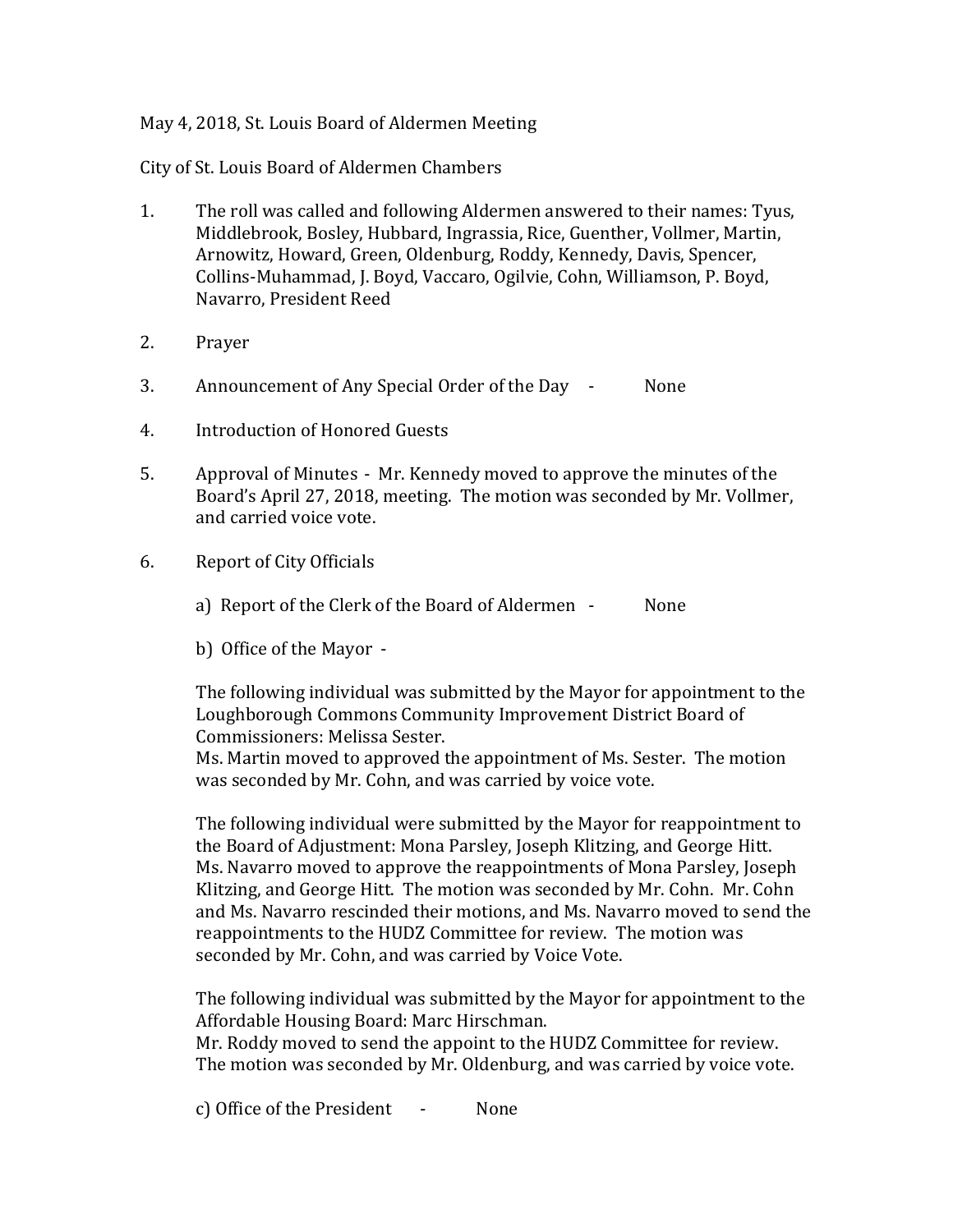| Petitions and Communications | None |
|------------------------------|------|
|------------------------------|------|

- 8. Board Bills for Perfection, Informal Calendar None
- 9. Board Bills for Third Reading, Informal Calendar None
- 10. Resolutions, Informal Calendar None
- 11. First Reading of Board Bills

Board Bills #41, #42, #43, #44, #45, #46, #47 were first read

12. Reference to Committee of Board Bills

Transportation and Commerce BB#42, #43, #44

Ways and Means BB#41, #46

Public Safety BB#32

Public Utilities BB#

Legislation Res. #12

Health and Human Services BB#

Public Employees BB#

Streets, Traffic and Refuse BB #47

Intergovernmental Affairs BB#

Engrossment, Rules and Resolutions BB#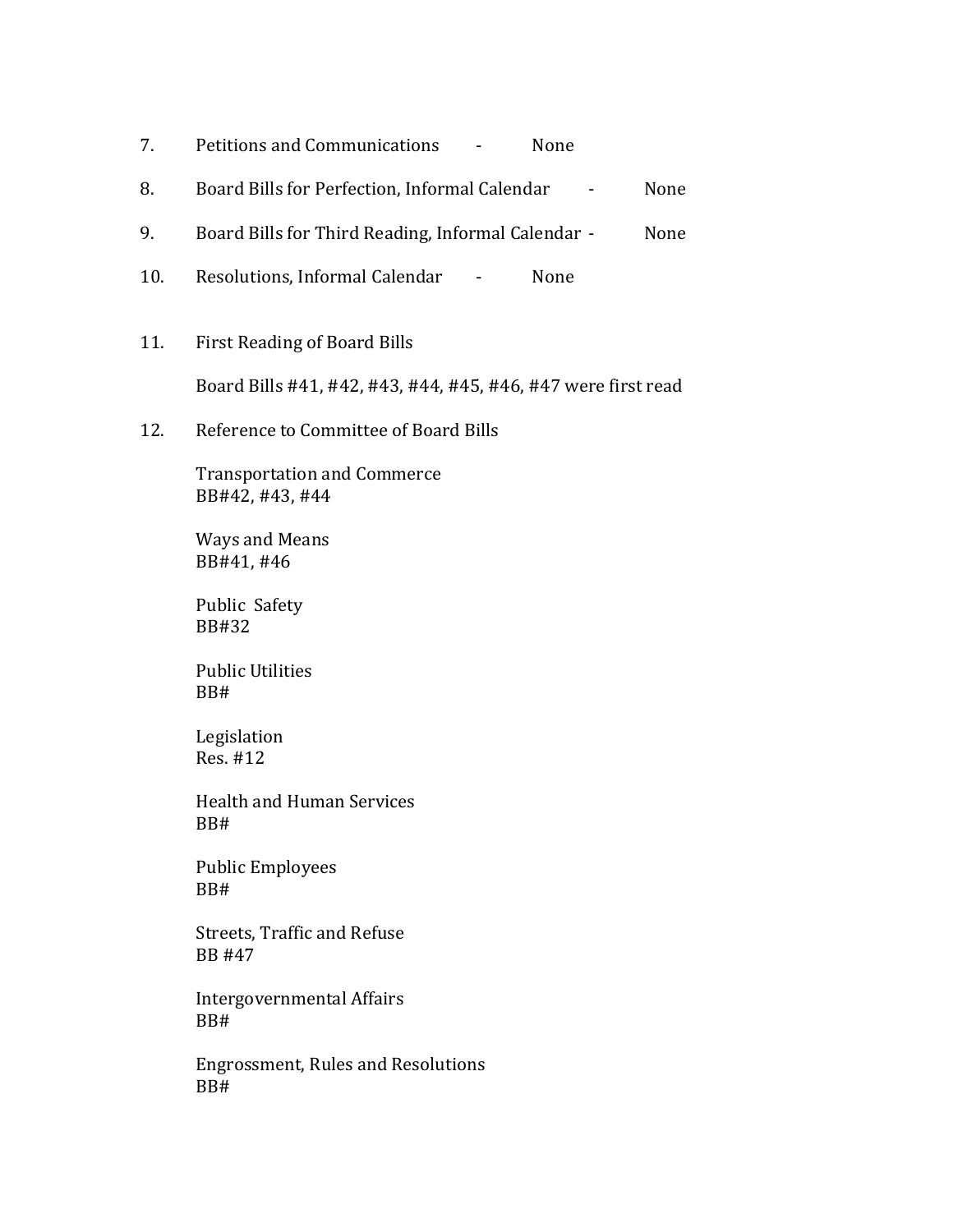Housing, Urban Development and Zoning The Mayor's appointments to the Board of Adjustment. The Mayor's appointments to the Affordable Housing Board.

Neighborhood Development BB#

Convention and Tourism BB#

Parks and Environmental Matters BB#

Personnel and Administration BB#

## 13. Second Reading and Report of Standing Committees

Mr. J. Boyd of the Streets, Traffic and Refuse Committee submitted the following report, which was read: Board of Aldermen Committee Report May 4, 2018 To the President of the Board of Aldermen: The Committee on Streets, Traffic and Refuse, to which the following Board Bills were referred, reports that it has considered the same and recommends adoption. BB#4, #30 #31

Mr. Vaccaro of the Legislation Committee submitted the following report, which was read: Board of Aldermen Committee Report May 4, 2018 To the President of the Board of Aldermen: The Committee on Legislation, to which the following Board Bills were referred, reports that it has considered the same and recommends adoption. BB#21, #25

Ms. Davis of the Transportation and Commerce Committee submitted the following report, which was read: Board of Aldermen Committee Report May 4, 2018 To the President of the Board of Aldermen: The Committee on Transportation and Commerce to which the following Board Bills were referred, reports that it has considered the same and recommends adoption. BB#7, #8

- 14. Report of Special Committees None
- 15. Perfection Consent Calendar None